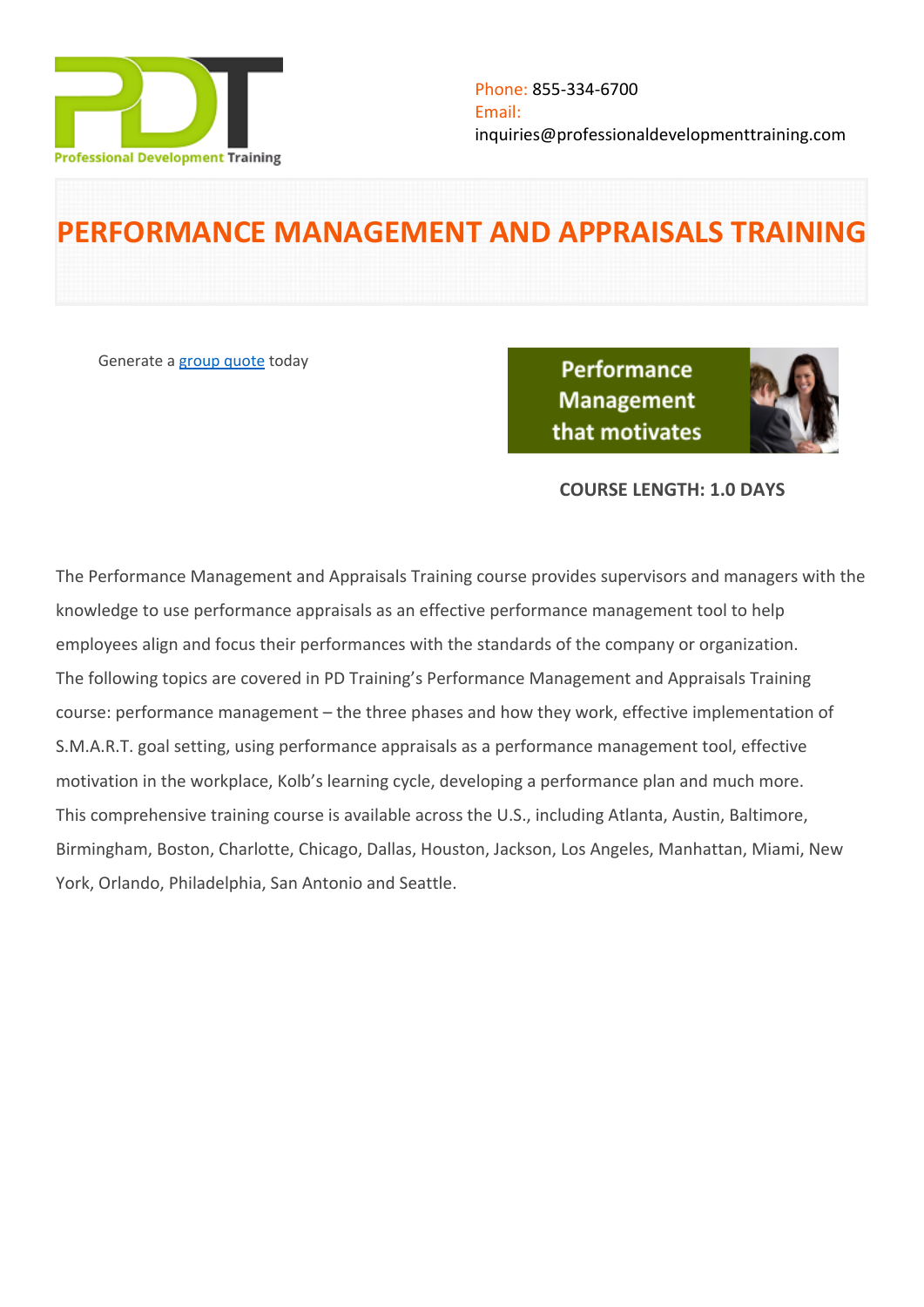# **PERFORMANCE MANAGEMENT AND APPRAISALS TRAINING COURSE OUTLINE**

## **FOREWORD**

Performance Management is not a company's way of employing "micro-managing" techniques that stunt the professional growth of its employees. But rather, it is a strategic approach to ensuring the efficiency and effectiveness of an organization. Whether at the organizational, departmental or employee level, the goal of performance management is to make sure all business goals are being met in a satisfactorily manner.

# **OUTCOMES**

# **By the end of this course, participants will:**

- Define performance management
- Learn how performance management works & the tools used to make it work
- Learn the three phases of performance management
- Learn to assess the effectiveness of each phase
- Understand how to implement effective goal setting & how to use goal setting as an integral part of performance management
- Learn how to give feedback on performance management
- Understand Kolb's Learning Cycle & how to engage adults differently based on their position in the Learning Cycle
- Gain insight into the impact of effective motivation in the workplace
- Develop a performance journal & a performance plan

### **MODULES**

### **Lesson 1: Getting Started**

Workshop Objectives

### **Lesson 2: Competency Assessments**

- Competency Assessment Defined
- Implementation
- Final Destination
- Case Study

### **Lesson 3: The Basics (I)**

- What is Performance Management?
- How Does Performance Management Work?
- Tools
- Case Study

#### **Lesson 4: Kolb's Learning Cycle**

- Experience
- Observation
- Conceptualization
- Experimentation
- Case Study